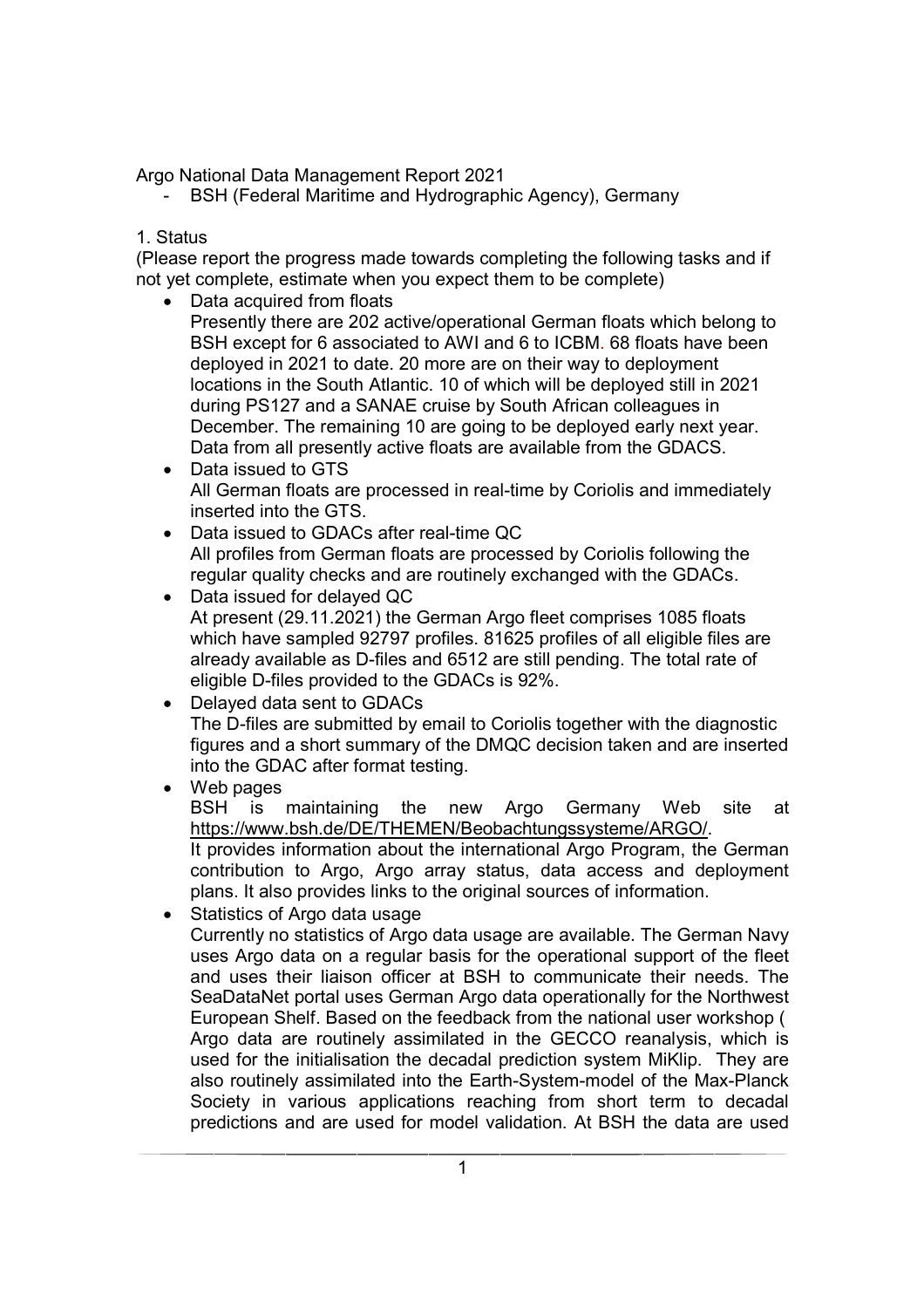within several projects such as KLIWAS, RACE, MiKlip, ICDC and Expertennetzwerk BMVI. Data are also used in various research groups at universities.

• Products generated from Argo data A quality screened subset of float data in the Atlantic has been created on the yearly basis and has been exchanged with the universities.

2. Delayed Mode QC

(Please report on the progress made towards providing delayed mode Argo data, how it is organized and the difficulties encountered and estimate when you expect to be pre-operational).

The overall percentage of D-files from all German programs is remaining at a quota of 92%. BSH had adopted floats from all German universities and agreed last year to perform similar services for the AWI floats. A DMQC for the subset of 36 re-processed AWI floats (now in V3.1) has now been performed after the reference database was updated with more recent reference data from Pangea. The associated d-files will be submitted as soon as permission has been received from the PI. At the moment 8666 profiles are available from the 216 AWI floats and only 41% are available as D-files. For all other floats (869 floats) the DMQC quota is at 98%.

| German Floats/<br>Program Name | Number<br>of<br>profiles | Number<br>of<br>D-files | D-files pending | Comments                                                                                                                                                                |
|--------------------------------|--------------------------|-------------------------|-----------------|-------------------------------------------------------------------------------------------------------------------------------------------------------------------------|
| Argo BSH                       | 67310                    | 61412                   | 1273            | Overall 98%                                                                                                                                                             |
| Argo AWI                       | 8666                     | 3548                    | 5083            | Overall 41%, DMQC for 36<br>reprocessed Nemo float files<br>has been carried out after the<br>update to the reference<br>database and<br>wait<br>for<br>approval of PI. |
| Argo GEOMAR<br>$(129$ floats)  | 13474                    | 13407                   | 67              | Reprocessing nearly finished<br>Overall 99 %                                                                                                                            |
| Argo U. HH<br>$(28$ floats)    | 3347                     | 3258                    | 89              | Reprocessing nearly finished<br>Overall 98 %                                                                                                                            |
| Argo Denmark<br>(5 floats)     | 371                      | 360                     | 11              | Old floats associated with U.<br>HH,<br>reprocessing<br>nearly<br>finished<br>Overall 97%                                                                               |

BSH has also adopted floats from Finland (30 floats), the Netherlands (104 floats), Norway 30 floats) and Poland (14 floats) for DMQC and is performing DMQC on parts of the MOCCA fleet (44 floats) from the European Union. The progress in these programs providing D-files is generally good, but redecoding of older file-formats and pending DMQCs for floats in the Baltic are resulting in lower numbers in some programs. Since Argo-Norway has received fundings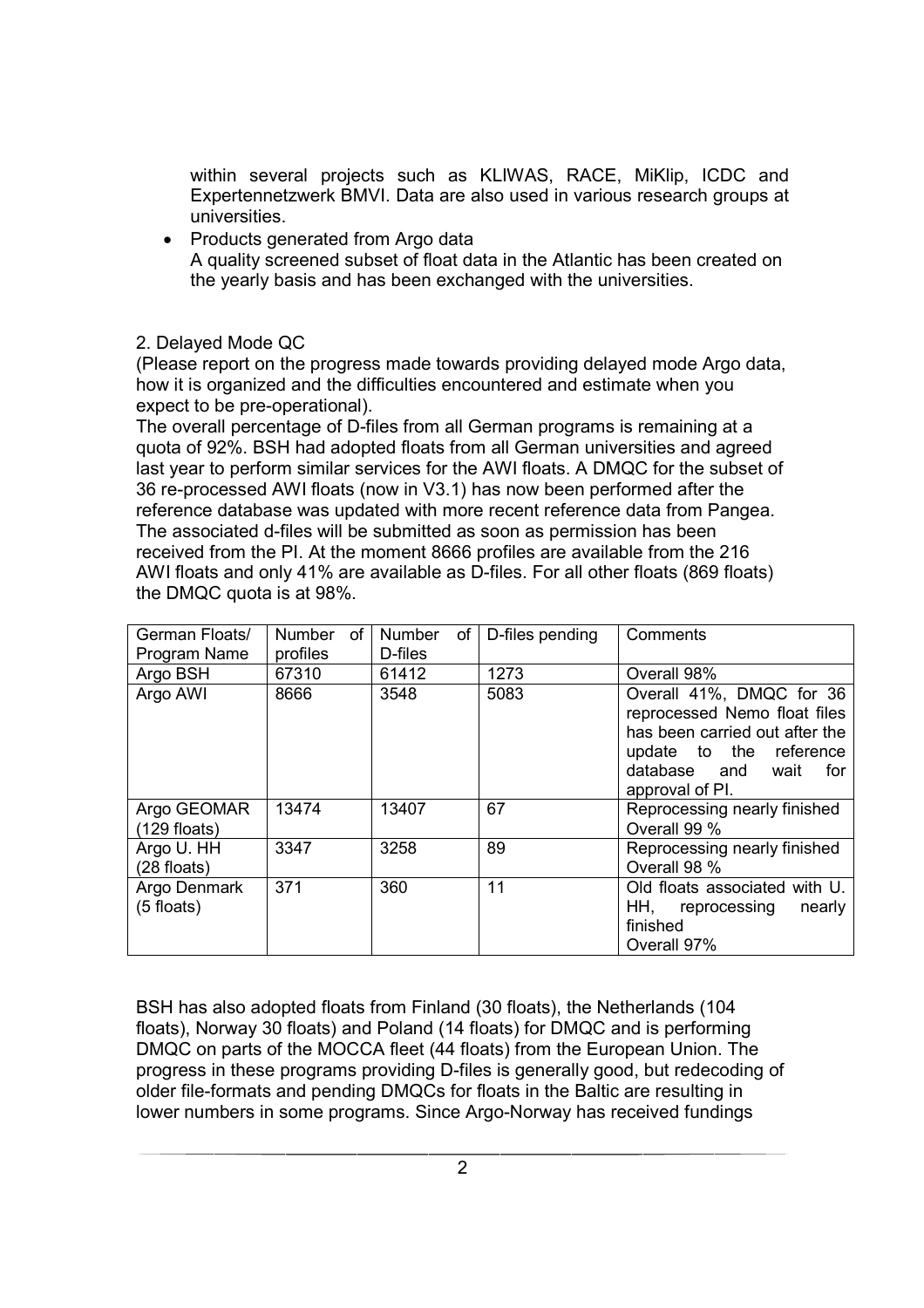from the national research council to increase the number of Norwegian floats deployed per year, the program will get more involved in the dmqc activities. Floats deployed from 2019 onward will be covered by Norwegian DMQC operators. The same is true for Argo-Poland which also will perform DMQC on their own floats from 2019 onward. The statistics shown below are already a mixture of dmqc performed by BSH and the national DMQC-operators.

Germany has recently started to deploy BGC floats and dmqc of the BGC parameters has been organized within the research project DArgo2025. The host of BGC parameters is divided between research institutes based on their expertise: GEOMAR will oversee pH and O2, IOW will care for nitrate and ICBM will oversee the bio-optical sensors from the radiometers.

There are remaining issue with floats from Finland, Poland and MOCCA which are operating in the Baltic and will receive their DMQC decisions from regular laboratory calibrations performed when floats are recovered annually or from nearby calibration stations. The system for the DMQC is set-up within the EuroArgo ERIC in research projects as MOCCA and EArise. These floats had been assigned by their association to the country, but since there are dmpathways established in these countries, their dmqc should be carried out

| floats/<br>Adopted<br>Program Name   | <b>Number</b><br>of<br>profiles | <b>Number</b><br>of<br>D-files | D-files<br>pending | Comments                                                  |
|--------------------------------------|---------------------------------|--------------------------------|--------------------|-----------------------------------------------------------|
| Argo Poland<br>$(14$ floats)         | 1489                            | 1182                           | 289                | Baltic floats pending<br>Overall 34%                      |
| Argo Finland<br>(30 floats)          | 2944                            | 795                            | 2149               | <b>Baltic</b><br>floats<br>Only<br>pending<br>Overall 27% |
| Argo Netherlands<br>$(104$ floats)   | 12552                           | 11723                          | 279                | Overall 94%                                               |
| Argo Norway<br>(30 floats)           | 4808                            | 4665                           | 39                 | <b>New</b><br>dm-operators<br>involved<br>Overall 72%     |
| <b>MOCCA</b><br>$(44$ floats)        | 9158                            | 6060                           | 2436               | 5 Baltic floats pending<br>Overall 66 %                   |
| US Navy<br>$(10$ floats)             | 1940                            | 1790                           | 150                | Overall 93%<br>Overlooked new cycles<br>from one float    |
| NAAMES/US (E. Boss)<br>$(13$ floats) | 2743                            | 2641                           | 102                | Overall 96%                                               |

Investigations of fast salty drifters were continued and consolidated with the entire European fleet. Information is now available in a shared in a spreadsheet